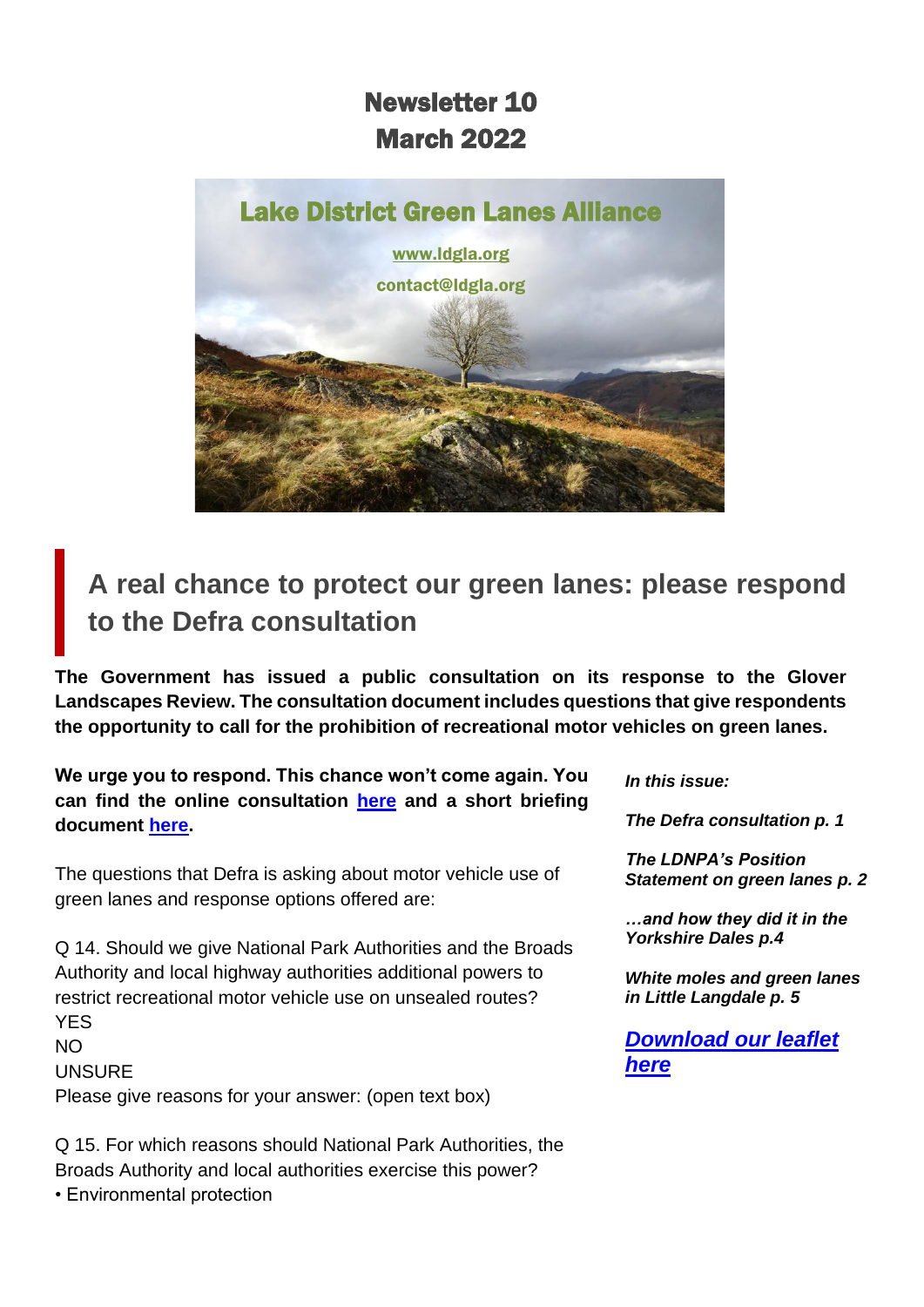- Prevention of damage
- Nuisance
- Amenity
- Other [PLEASE STATE]

Q 16. Should we legislate to restrict the use of motor vehicles on unsealed unclassified roads for recreational use, subject to appropriate exemptions? Yes – everywhere Yes – in National Parks and Areas of Outstanding Natural Beauty only Yes – in National Parks only No Unsure Please give reasons for your answer: (open text box)

Q 17. What exemptions do you think would be required to protect the rights and enjoyment of other users e.g., residents, businesses etc?

Please answer questions 14 to 17 in the online questionnaire at Government response to the [Landscapes Review -](https://consult.defra.gov.uk/future-landscapes-strategy/government-response-to-the-landscapes-review/) Defra - Citizen Space.

You can also send a statement by email to [Landscapesconsultation@defra.gov.uk.](mailto:Landscapesconsultation@defra.gov.uk)

The online questionnaire asks many other questions about the countryside. If you don't want to answer these you can click through straight to questions 14 to 17.

A summary of the environmentally damaging impact of motor vehicles on green lanes is [here](https://www.savethelakedistrict.com/_files/ugd/269609_dbd9c2573a4c4a84bdef12baaa06b7a5.pdf) and a description of its antisocial effects [here.](https://www.savethelakedistrict.com/_files/ugd/269609_7becb33728eb4f76947ea8cf172d6ba1.pdf)

Please take part in the consultation and please pass on the word to friends and contacts.

### **The consultation closes on 9 April.**

### **The National Park's Position Statement on green lanes (unsealed roads)**

On 19<sup>th</sup> January the LDNPA issued a new [position statement](https://www.lakedistrict.gov.uk/visiting/things-to-do/unsealed-roads) on unsealed roads. It is more tolerant of green lane driving than a previous version from 2004 [\(see Annex 1](https://www.lakedistrict.gov.uk/__data/assets/pdf_file/0022/411439/2022_01_19-Position-Statement-on-Unsealed-Roads.pdf) of the Committee Paper). The 2004 document says: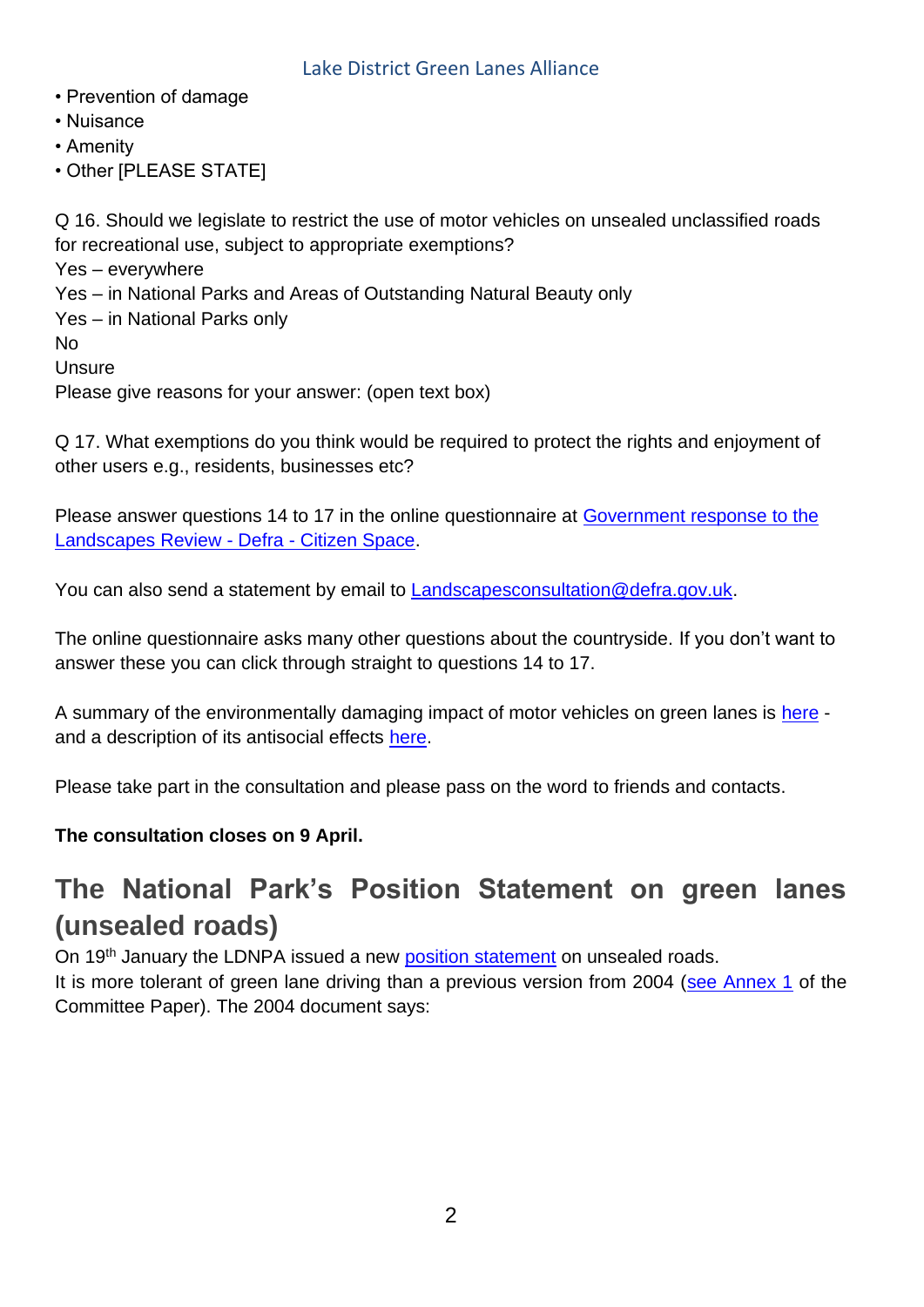## $\epsilon$ *LDNPA 2004:*

*The Lake District National Park Authority is opposed to recreational driving on unsealed routes ('green roads'). The activity is considered incompatible with the special qualities of the National Park.*

*The Lake District National Park Authority is opposed to recreational driving on unsealed routes ('green roads'). The activity is considered incompatible with the special qualities of the National Park. The ability to enjoy the area in tranquillity is threatened by vehicle intrusion into its quietest parts. When vehicles are encountered or their physical impact is witnessed, the sense of peace and quiet is lost and enjoyment is diminished.* 

And:

### *Continued tolerance of recreational green road driving as of right undermines the potential of the National Park to present itself as a special area where such activity will not be encountered.*

The position statement agreed by the Park's Strategy and Vision Committee in January 2022 merely states that the LDNPA is "concerned" about driving on unsealed roads and Byways Open to All Traffic. It now considers the activity to be a "potential disruptor" rather than incompatible

with the special qualities of the National Park (and now World Heritage site).

This is particularly worrying because since 2004 there has been a substantial increase in the motorised use on a number of green lanes. There is also much better knowledge about the effect of climate change on the Lake District, particularly in relation to track and path erosion and the impact on neighbouring habitats.

### *LDNPA 2022:*

*The Lake District National Park Authority remains concerned about driving on unsealed roads and Byways Open to All Traffic (BOATs) often referred to as 'green lanes'.*

We welcome the clear commitment in paragraph 4 of the position statement to introducing a TRO if there is unequivocal evidence of harm to OUV or the special qualities of the National Park. But paragraphs 7 to 11 seem to weaken this commitment by making the establishment of a management group of stakeholders and its recommendations a prerequisite for the introduction of a TRO.

Whether such a group will be set up at all is in turn dependent on the availability of resources – not a good omen given the current financial situation.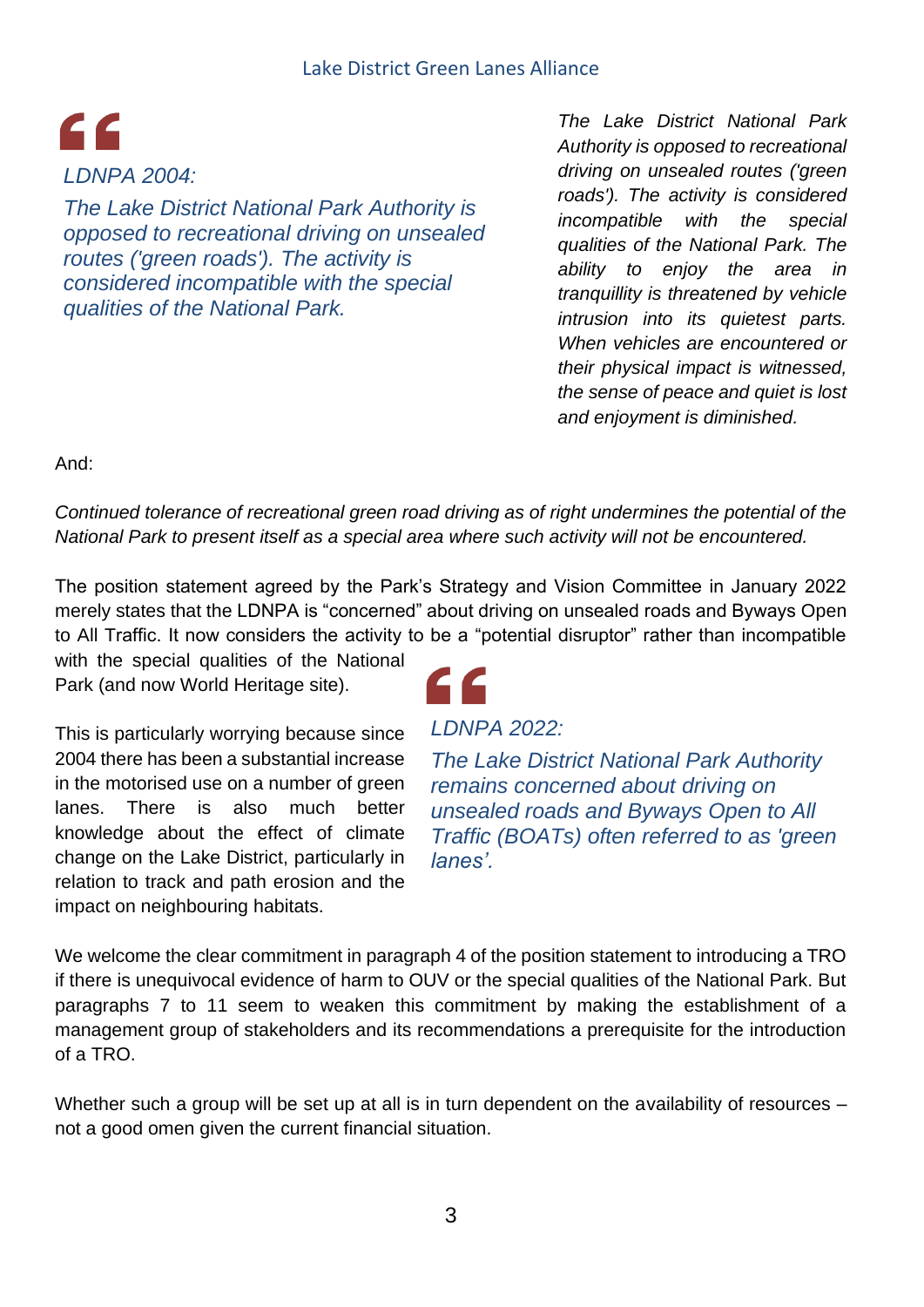A better way forward would be to develop a green lanes strategy on the basis of the first four paragraphs. We would like to discuss the draft for such a strategy with the LDNPA.

### **… and how they did it in the Yorkshire Dales**

As this table from the website of the Yorkshire Dales National Park shows, in June and August of just one year, 2008, nine Traffic Regulation Orders were made on some of the most vulnerable lanes – and all to protect amenity and natural beauty. No question of Management Groups, since in any case TROs can only be introduced after statutory consultation with stakeholders.



#### **CURRENT TRAFFIC REGULATION ORDERS IN THE YORKSHIRE DALES NATIONAL PARK**

There are restrictions on a number of routes in the Yorkshire Dales National Park. These are for the purposes of preserving the amenity, conserving the natural beauty of the area, or for the prevention of damage.

| <b>Permanent Traffic Regulation Orders</b>                        |                                            |                               |                   |                                                              |
|-------------------------------------------------------------------|--------------------------------------------|-------------------------------|-------------------|--------------------------------------------------------------|
| <b>Name of route</b>                                              | <b>Grid reference</b>                      | <b>Type of</b><br>restriction | <b>Start date</b> | <b>Comments</b>                                              |
| Foxup Road/Horton Scar<br>Lane                                    | SD809 724 to SD872 767                     | All motor vehicles            | <b>June 2008</b>  | Also includes route to<br><b>Hesleden Bergh</b>              |
| Ling Gill (Old Ing to Cam<br>End)                                 | SD804 774 to SD802 804                     | All motor vehicles            | August 2008       | This route is restricted<br>byway                            |
| Cam High Road (Far<br><b>Gearstones to Cam Houses)</b>            | SD785 803 to SD822 828                     | All motor vehicles            | August 2008       | This route is restricted<br>byway                            |
| <b>Mastiles Lane from Street</b><br><b>Gate to Kilnsey</b>        | 905 656 to 971 676                         | All motor vehicles            | August 2008       | <b>Exemption for Alan</b><br><b>Jeffries Trial</b>           |
| Long Lane from Clapham to<br><b>Selside</b>                       | 752 694 to 787 746 and<br>779 756          | All motor vehicles            | August 2008       |                                                              |
| <b>Horsehead Pass from Halton</b><br><b>Gill to Yockenthwaite</b> | 879 766 to 905 786                         | All motor vehicles            | August 2008       |                                                              |
| The High Way                                                      | SD842 921 to SD787 969                     | All motor vehicles            | <b>June 2008</b>  | Through route is<br>available using Shaw<br>Paddock byway    |
| <b>Pockstones Moor</b>                                            | SE078 616 to SE129 593                     | All motor vehicles            |                   | Order placed by NYCC                                         |
| <b>Barth Bridge to Garsdale</b>                                   | SD 694 888 to SD 697 911<br>and SD 687 913 | All motor vehicles            | August 2008       |                                                              |
| Carlton to Middleham High<br><b>Moor</b>                          | SE 063 849 to SE 067 868                   | All motor vehicles            | August 2008       | <b>Exemption for Gerald</b><br><b>Simpson Memorial Trial</b> |
| Gorbeck Road (Langcliffe to<br>Malham)                            | SD888 649 to SD830 652                     | All motor vehicles            | August 2010       |                                                              |
| <b>Turbary Road</b>                                               | SD701,786 to SD707,791                     | All motor vehicles            | March 2017        | Order placed by NYCC.<br>Only applies to Yordas              |

Last updated 12/10/18

Through the Hierarchy of Trail Routes the LDNPA has identified around 20 routes that "are heavily used, many of which are also popular routes both to the fells and in the valleys for walkers, cyclists and horse riders."

Not one of these has so far been protected with a TRO. We politely, constructively and in a spirit of cooperation suggest that action is now needed.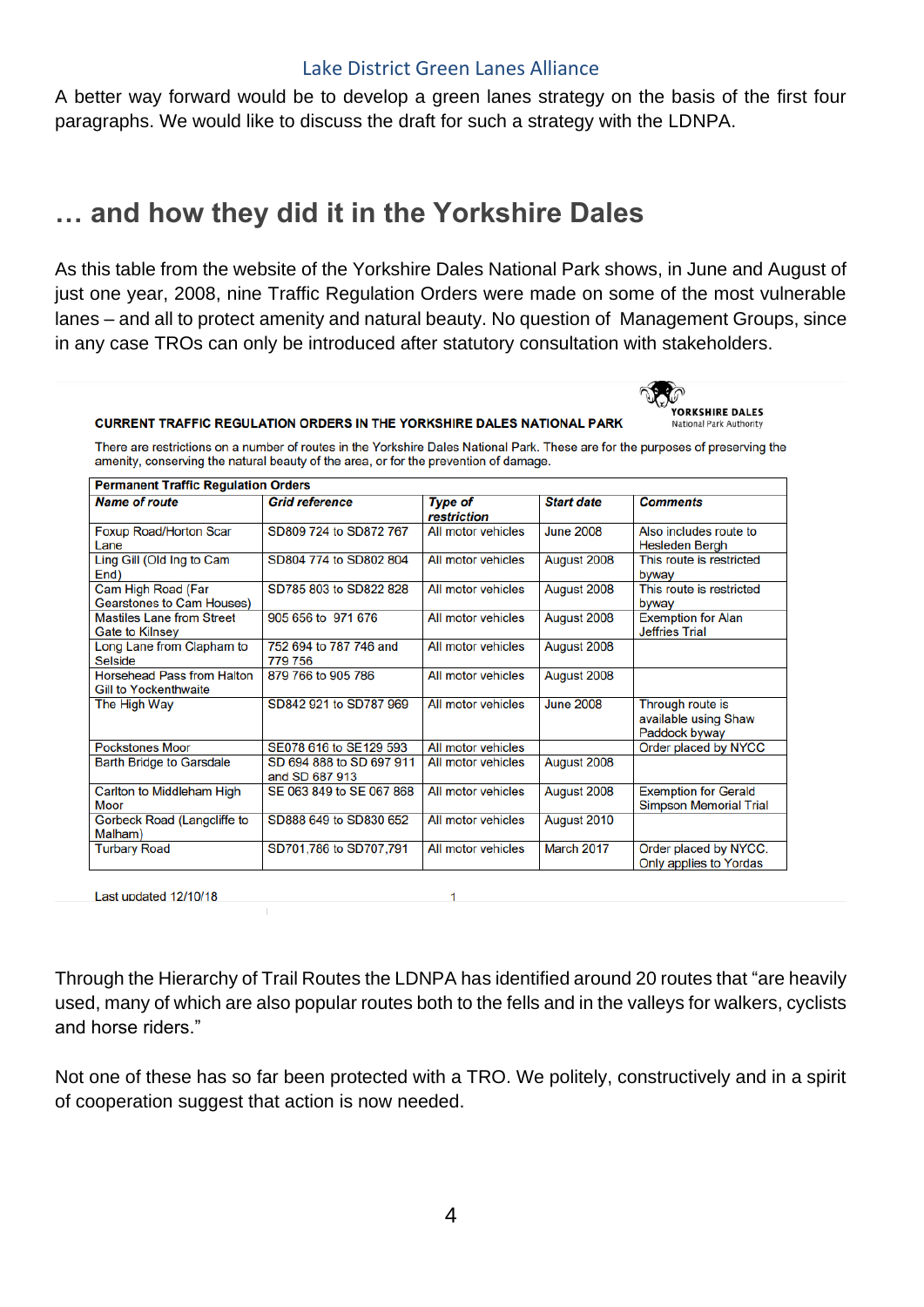### **White moles and green lanes in Little Langdale**

With a certain pride Richard Bowness says that he is the oldest male born in Little Langdale, and he still lives near there. Before he retired Richard was a building contractor, but he is also an inventor, who appeared on Dragons' Den with his Truncator, a kind of sawhorse that allows you to cut many logs at once.



Today, looking at the church and school house in Little Langdale, it's difficult to believe how much life there was in the village in the 1950s and 60s. Richard particularly remembers the Harvest Festival and Jim Hodgson, the farmer at Wilson Place Farm:

*Jim would be waiting on the door after we'd done our singing, and he'd give you a Mint Imperial out of his waistcoat. He would give you these Mint Imperials, and one time he pulled out this white mole out of the same pocket, to show us* 

*he'd caught it. We used to have a few white moles here, obviously most moles are black. There is also a few up High Arnside, but they're pretty rare. They paid £50 for a dead white mole, apparently.*

### **Richard's mother taught at the village school, but he was taught by Miss Johnson. He remembers his school outings:**

*Yes, the big expedition was to Tilberthwaite and back over the top. You would come over Slaters Bridge. It was to get you to explore. I think our teacher Miss Johnson was exceptional. Basically if you went to Tilberthwaite all the lanes were well made up and well drained. Tommy Birkett used to look after them. So there were no cycles, no motorcycles, there were only two tractors in the valley. The lanes weren't used at all for motor vehicles, except for the quarry. But on our walks we never met any. And if you saw a wagon you'd stand there in awe, really.*

*Those tracks were completely green up the middle and they were really good. No motor vehicles with tourists at all. Maybe in the 80s there was the odd bod coming through, you might see one in three months or so. Even on Ullet's Nest [the track to Elterwater] there was hardly anything. Far better to go on the tarmac road. That's why they had the tarmac. The farmer would obviously go down that track, but no motorbikes, no 4x4s, nothing.*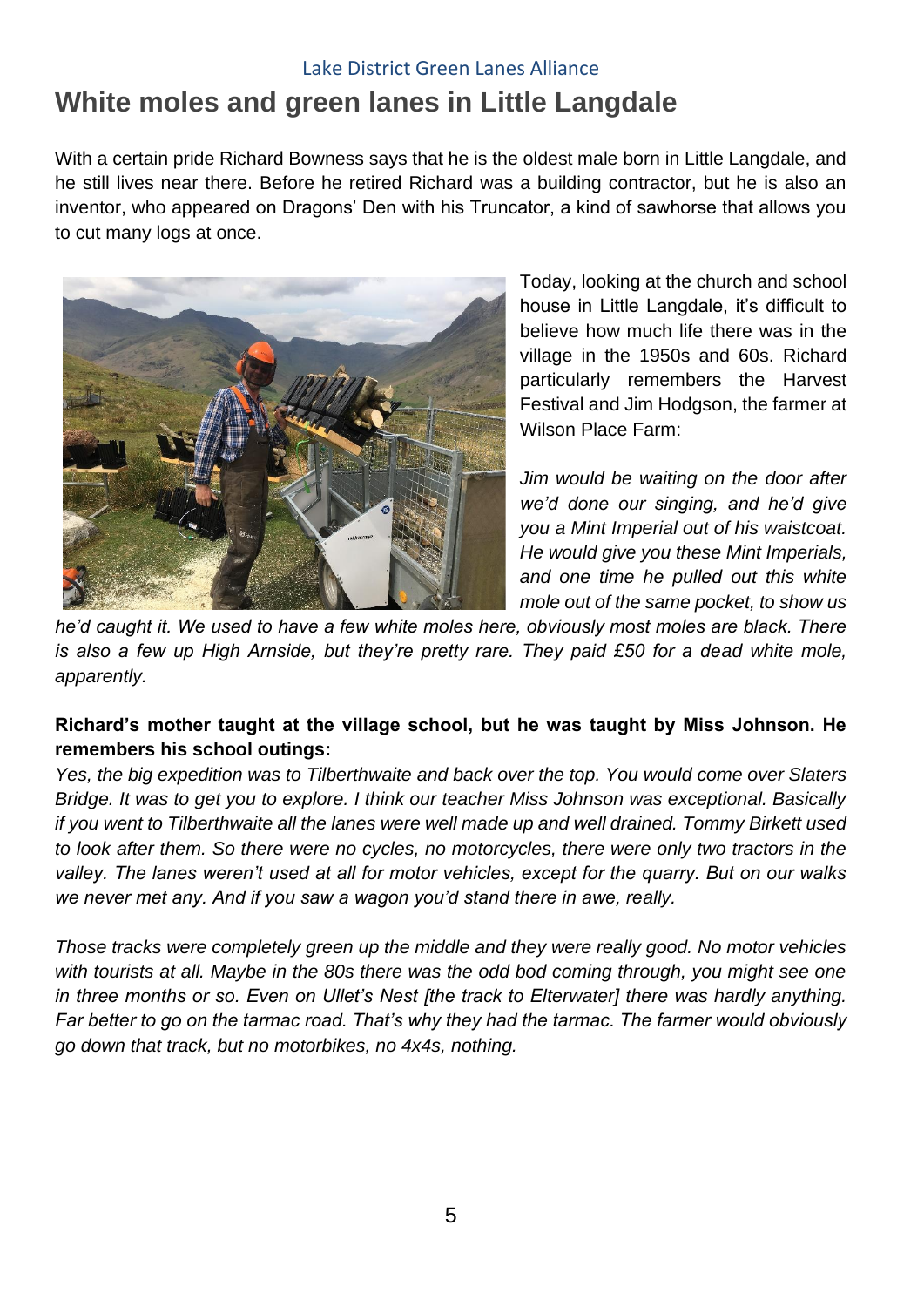### **So what's your impression now when you walk that track?**

*On Saturday, when six 4x4s went up the road, I followed them, and I could see all the discoloured water going down into the field, because of the fines. If you actually looked you could see all the silt. Above the road – no silt. You can still see it today. When it* 



*It isn't rocket science, go on any wet day, put a few 4x4s up there, and you can just see how much erosion is happening.*

*wasn't even raining, and there wasn't even a flood. But you put six 4x4s on to that road, and it's raining, you've literally got water that looks like milk coming down the road, going into the gutter or into the fields. It isn't rocket science, go on any wet day, put a few 4x4s up there, and you can just see how much erosion is happening. Little Langdale Tarn used to boil with trout. Now a huge amount of silt has gone into the Tarn. I would say there is now 95% less fish in the Brathay catchment.*

#### **What was the original material they used for the surface of this track?**

*It was called 'sammel', it's an amalgam of stones and clay. It's completely different from what they've put on now. That crushed material that's on there now isn't the same thing at all. Vegetation can't grow on it, because it doesn't have a fine enough structure. But more importantly, if you put proper sammel on the track, it will outlast any of that crushed stuff.*

*And sammel grasses over. So sammel is a far better road material. But if you get water on it in potholes, you wreck it in no time. Those sort of roads, if you put vehicles on them, need looking after nearly once a week. When I walked there I saw that all the fines are washing out, you're ending up with basically flat gravel. You can look at the runoffs, and there is all the fines stuff.* 

*With the new road material, on wet days, it's just going to erode and erode. And you'll just end up with more and more material in the Tarn. And motorbikes are going up the middle, and they certainly put the power on there. So it isn't just two tracks that are getting worn.* 

*And also, when you get noisy motorbikes where birds are nesting, then birds relocate and nest again. It's like a drip drip, it's like the erosion going into the river.*